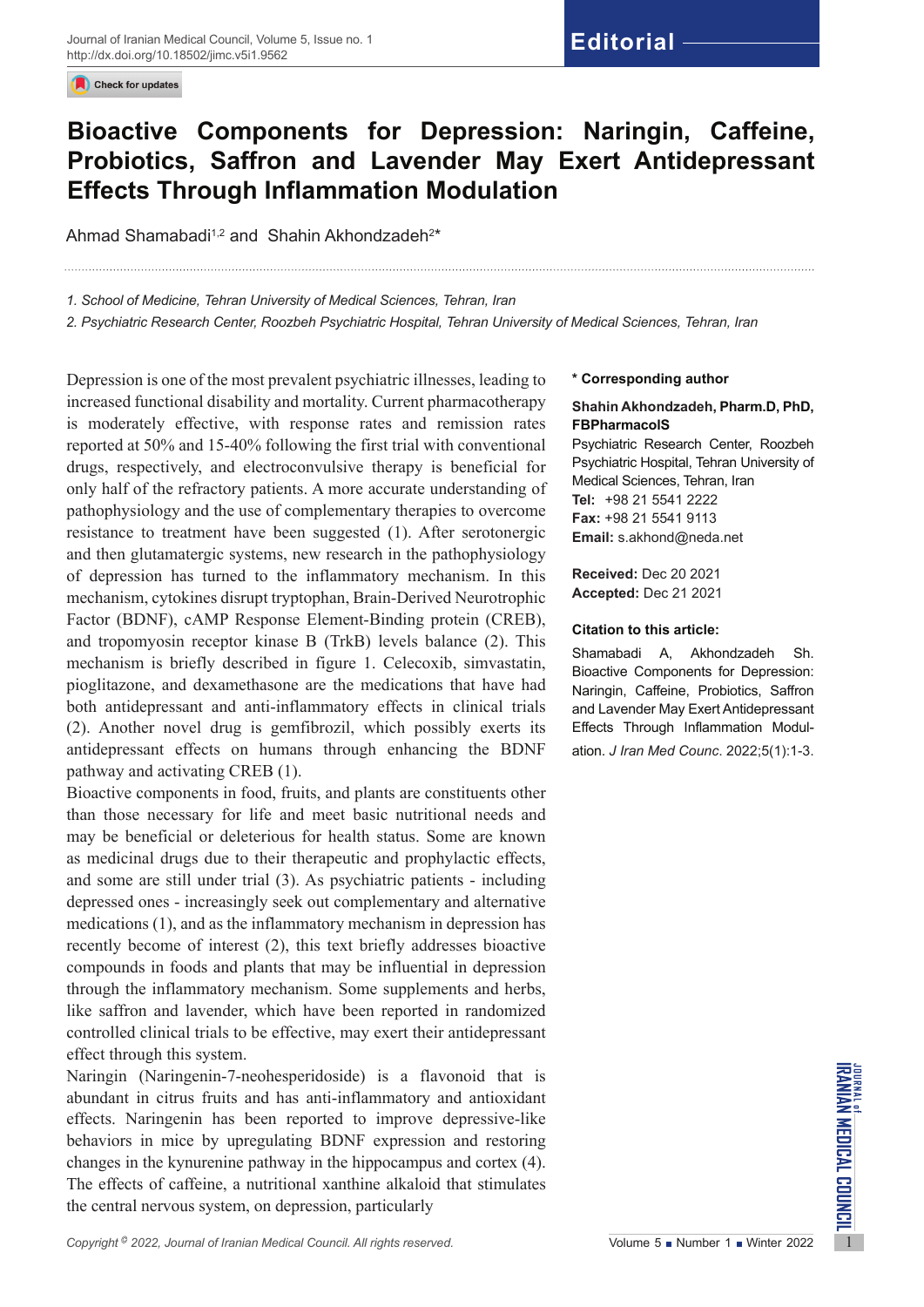

**Figure 1.** In the normal pathway, the enzyme tryptophan hydroxylase converts tryptophan to 5-hydroxytryptophan (5-HTP), the precursor of serotonin, with the help of brain-derived neurotrophic factor (BDNF). The injection of lipopolysaccharide (LPS), a bacterial endotoxin used to build an inflammation-related depression model, activates pro-inflammatory cytokines and then indoleamine 2,3-dioxygenase (IDO), which disrupt the normal pathway by reducing BDNF expression and tryptophan oxidation, respectively.

Examples and an uncharacterize<br>
any angustifolia as an uncharacterize<br>
matural product with the most<br>
glutamatergic system (7). Its<br>
is thought to be linalool. A preported that linalool could in<br>
levels in the hippocampus through the inflammatory mechanism, have been reported. Caffeine, like imipramine, improves lipopolysaccharide-induced inflammation in mice by regulating cytokines and increasing BDNF, thereby exerting its anti-depressive-like behavior effects (5). Another bioactive food component, probiotics, including bacteria and yeast, are living microorganisms found in fermented milk products and have recently been widely used orally. It has been shown to increase BDNF expression in male Wister rats (6). The antidepressant effects of *Crocus sativus*, as an uncharacterized and non-homogenous natural product, have been reported in many clinical trials (7). Crocin is one of the principal secondary metabolites and constituents of saffron. Although most attention is paid to the glutamatergic system in the antidepressant effects of saffron, a pre-clinical study in rats found that crocin increased BDNF and CREB levels in the rat hippocampus (8). It also can prevent an induced decrease in BDNF levels in the hippocampus, like imipramine (9). Like saffron, many clinical studies have suggested antidepressant effects for *Lavandula angustifolia* as an uncharacterized and non-homogenous natural product with the most significant focus on the glutamatergic system (7). Its main active component is thought to be linalool. A pre-clinical study in mice reported that linalool could increase BDNF and TrkB levels in the hippocampus (10).

There is promising evidence of the effectiveness of bioactive food and herb compounds, and they may exert their antidepressant effect through this system. Unfortunately, standardization is not done in many herbal trials; however, only the effects of active ingredients were mentioned in this text. Another critical point is that bioactive compounds, like drugs, can cause interactions, which should be considered in the design of human trials. Taken together, agents acting on the inflammatory mechanism can be among the most promising alternative drugs with various therapeutic activities and mechanisms of action. Further high-quality studies in this area are recommended regarding the promising reported efficacy and the need for treatment in resistant patients who have a significant percentage (11-13).

### **Funding**

This paper did not receive any specific grant from funding agencies in the public, commercial, or notfor-profit sectors.

**Keywords:** Anti-Inflammatory agent, Dietary supplements, Herbalism, Inflammation, Pharmacotherapy

## **Conflict of Interest**

The authors have no conflict of interest.